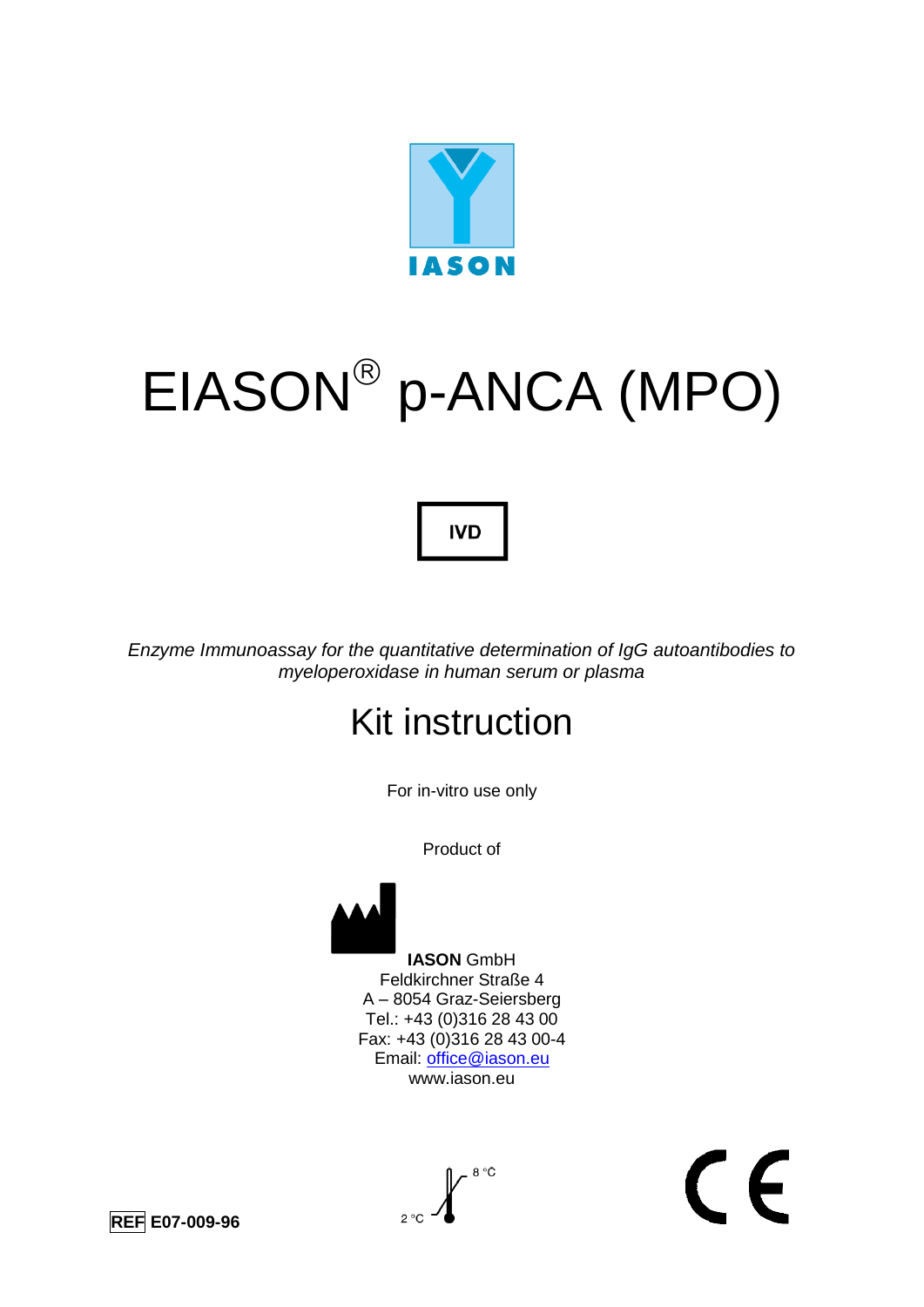#### **Used IFU-Symbols**

| <b>Symbol</b>                          | <b>English</b>                | <b>Symbol</b> | <b>English</b>                                       |
|----------------------------------------|-------------------------------|---------------|------------------------------------------------------|
| <b>IVD</b>                             | In vitro diagnostic<br>device | <b>MPL</b>    | Microplate                                           |
| <b>REF</b>                             | Order number                  | <b>CONJ</b>   | Conjugate                                            |
|                                        | Product of                    | <b>WASH</b>   | <b>Wash Buffer</b><br>Concentrate                    |
| 8 °C<br>$2^{\circ}C$                   | Storage                       | <b>LOT</b>    | <b>Batch code</b>                                    |
| $\epsilon$<br>$\overline{\mathcal{C}}$ | <b>European Conformity</b>    | <b>SUB</b>    | Substrate                                            |
|                                        | Expiry date                   | <b>STOP</b>   | <b>Stop Solution</b>                                 |
| <b>DIL</b>                             | Sample Diluent                | P(            | <b>Calibrator Control</b><br><b>Negative Control</b> |
| $CAL 0 - 5$                            | Calibrators                   |               |                                                      |

#### **Intended use**

*For in-vitro use only.*

EIASON pANCA is an indirect solid phase enzyme immunoassay (ELISA) for the quantitative measurement of IgG class autoantibodies against myeloperoxidase (MPO) in human serum or plasma. The assay is intended for in vitro diagnostic use only as an aid in the diagnosis of certain autoimmune vasculitides such as microscopic polyarteritis and crescentic glomerulonephritis.

#### **Summary**

Anti-neutrophil cytoplasmic antibodies (ANCA) represent a group of autoantibodies directed towards cytoplasmic components of the neutrophil granulocytes and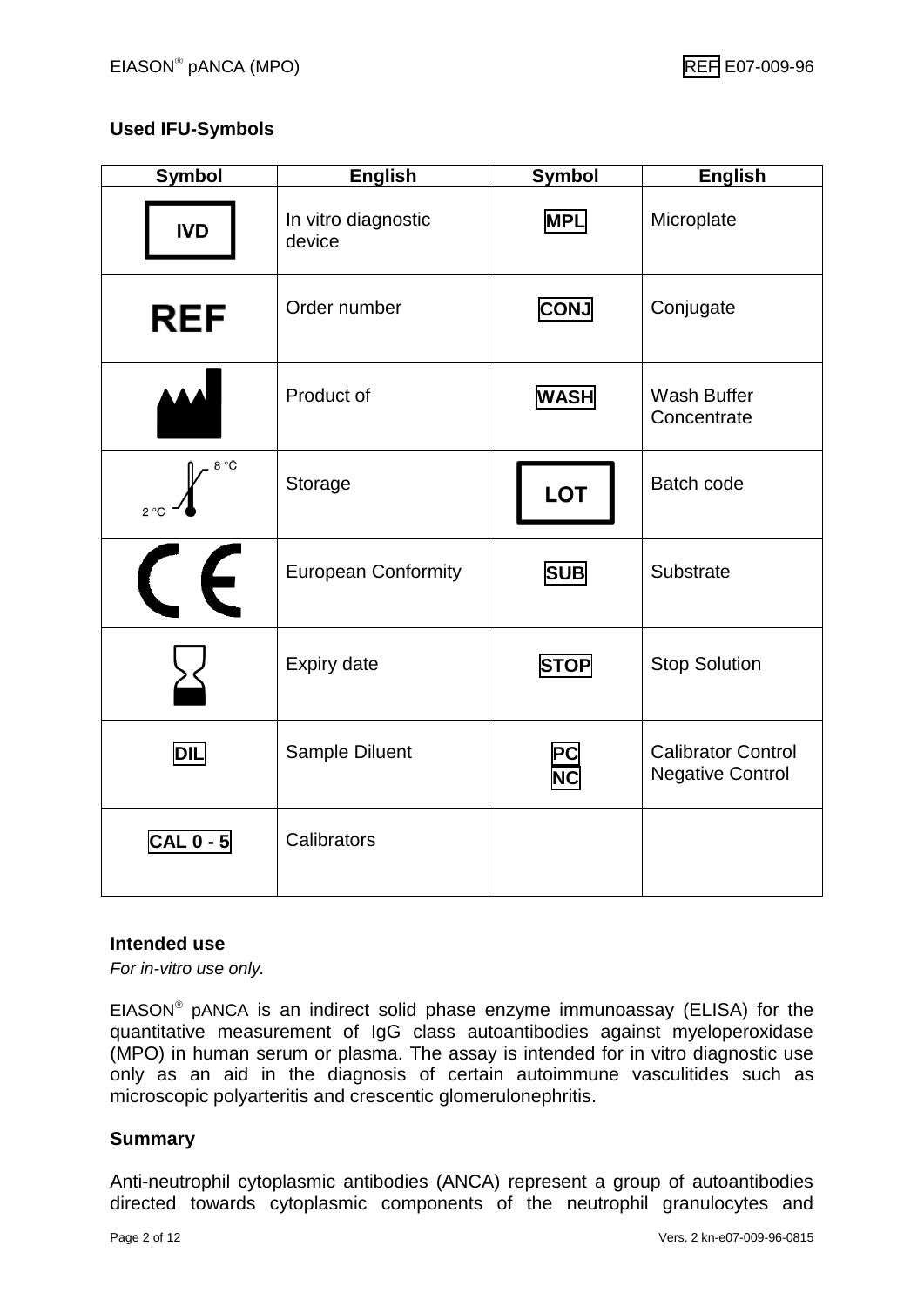monocytes. The classical methods for the determination of ANCA are immunofluorescence tests. With these indirect immunofluorescence (IF) techniques two main patterns are distinguished: a cytoplasmic (cANCA) and a perinuclear (pANCA) type.

The target antigen for 80-90 % of cANCA is proteinase 3 (PR3), a serine proteinase present in primary granules; 10-20 % of cANCA are directed to other proteins, such as bactericidal permeability-increasing protein (BPI). In rare cases, antibodies to elastase (4 %), lysozym (2 %) or cathepsin G (2 %) may show a cANCA-pattern. cANCA have also been detected in different non-rheumatic diseases.

Approximately 90 % of pANCA positive sera contain autoantibodies directed to myeloperoxidase (MPO), which is located in the granules of neutrophil granulocytes. Antibodies to other antigens e.g. Lactoferrin, Elastase, Cathepsin-G and also Lysozyme often result in a similar pANCA pattern. These atypical pANCA occur in collagenosis and related inflammatory rheumatic diseases. Besides, different untypical variants of pANCA IF patterns − granulocyte specific antinuclear antibodies (GS-ANA) − are indistinguishable from pANCA.

Therefore, a distinct interpretation and classification of the IF patterns is difficult and every positive IF-ANCA finding should be differentiated by ELISA techniques using the purified single antigens.

PR3 and MPO are well defined and reliable serologic markers for a definite group of primary systemic vasculitides (PSV), they are also called ANCA-associated vasculitides (AAV). The incidence is 1 in 1000 in the whole population and nearly 5 in 1000 in the elderly. The clinical appearance of AAV is characterised by manifestations in the kidneys, the lung and the respiratory tract.

PR3 is the most frequent component of cANCA and the landmark autoantigen in granulomatosis with polyangiitis (GPA, formerly named Wegener's granulomatosis) with a clinical specificity of more than 95% for the disease.

MPO, the main target antigen of pANCA, is present in 70% of patients with microscopic polyangiitis (MPA) and differentiates MPA from other autoimmune diseases.

Anti-PR3 and anti-MPO levels correlate with the clinical status; they are high in active disease. Antibody titres decrease under therapy and become undetectable after remission.

A survey of documented clinical indications, the corresponding immunofluorescence patterns and target antigens is given in the following table:

| <b>Diseases</b>                                        | <b>IFA patterns</b>                  | <b>Target antigen</b>    |  |  |  |  |
|--------------------------------------------------------|--------------------------------------|--------------------------|--|--|--|--|
|                                                        | <b>Systemic Vasculitic Syndromes</b> |                          |  |  |  |  |
| Wegener's Granulomatosis                               | c-ANCA, rare p-ANCA                  | PR3, rare MPO            |  |  |  |  |
| Microscopic Polyangiitis                               | c-ANCA, p-ANCA                       | PR3, MPO                 |  |  |  |  |
| Churg-Strauss-Syndrome                                 | p-ANCA                               | <b>MPO</b>               |  |  |  |  |
| Polyarthritis nodosa                                   | rare ANCA                            | Rare PR3 and MPO         |  |  |  |  |
| <b>Unclassified Vasculitis</b>                         | rare                                 | No PR3 and MPO           |  |  |  |  |
| <b>Collagen Diseases and other Rheumatic Disorders</b> |                                      |                          |  |  |  |  |
| <b>Rheumatoid arthritis</b>                            | GS-ANA, p-ANCA,                      | unknown, ANA, rare MPO,  |  |  |  |  |
|                                                        | atypical ANCA                        | Lactoferrin              |  |  |  |  |
| <b>SLE</b>                                             | p-ANCA                               | rare MPO, Lactoferrin    |  |  |  |  |
| <b>Other Diseases</b>                                  |                                      |                          |  |  |  |  |
| <b>Ulcerative Colitis</b>                              |                                      | Cathepsin G, Lactoferrin |  |  |  |  |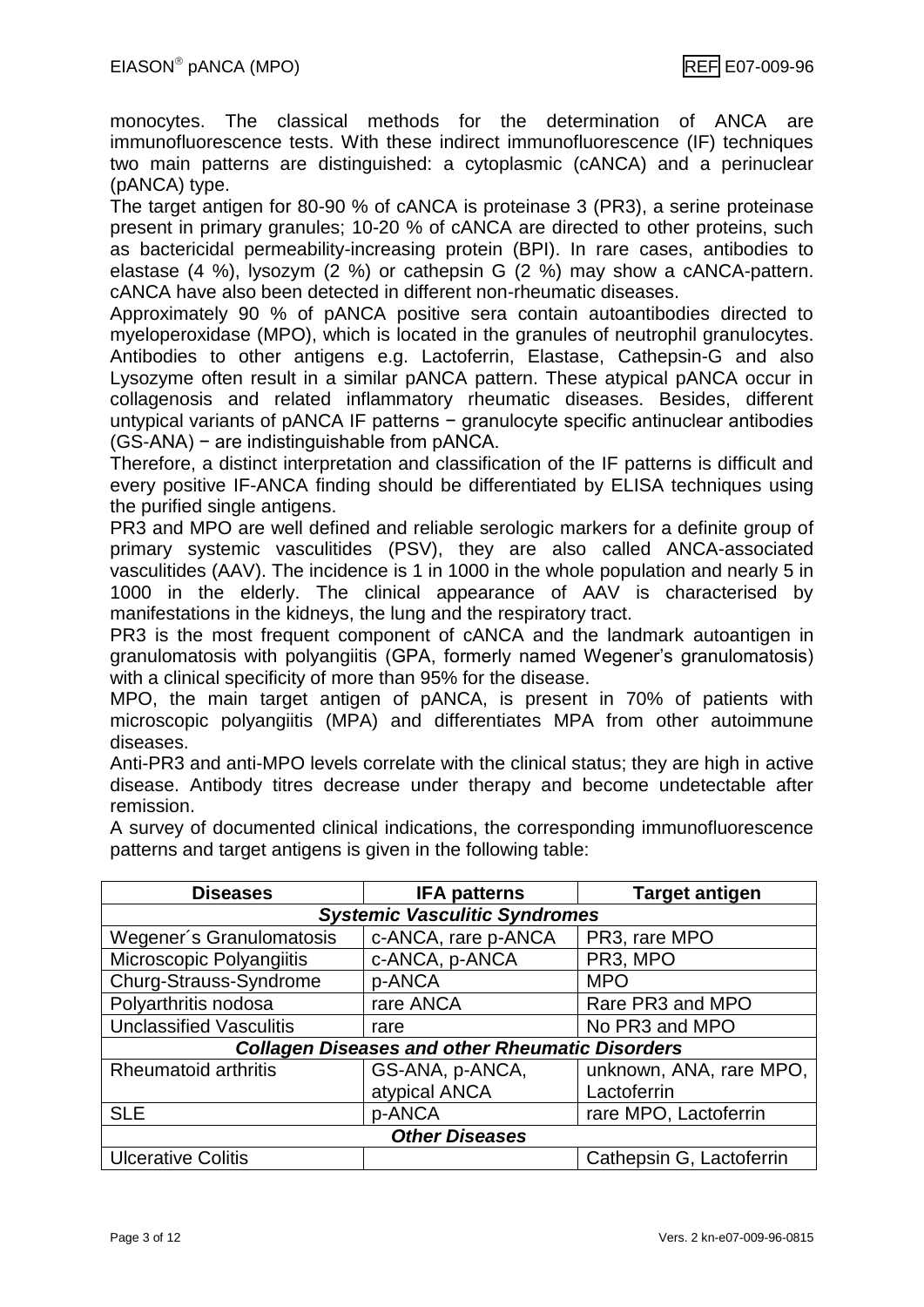#### **Assay principle**

Highly purified myeloperoxidase (MPO) is bound to microwells. Antibodies against this antigen, if present in diluted serum or plasma, bind to the respective antigens. Washing of the microwells removes unspecific serum and plasma components. Horseradish peroxidase (HRP) conjugated anti-human IgG immunologically detects the bound patient antibodies forming a conjugate/antibody/antigen complex. Washing of the microwells removes unbound conjugate. An enzyme substrate in the presence of bound conjugate hydrolyzes to form a blue color. The addition of an acid stops the reaction forming a yellow end-product. The intensity of this yellow color is measured photometrically at 450 nm.

The amount of colour is directly proportional to the concentration of IgG antibodies present in the original sample.

#### **Warnings and precautions**

The EIASON<sup>®</sup> p-ANCA kit is for in vitro diagnostic use only and is not for internal use in humans or animals. This product must be used strictly in accordance with the instructions set out in the Package Insert. IASON will not be held responsible for any loss or damage (except as required by statute) caused, arising out of non-compliance with the instructions provided. CAUTION: this kit contains material of human and/or animal origin. Handle kit reagents as if capable of transmitting an infectious agent. Source material from Human origin which is used in this kit was tested and found negative for HbsAG and HIV as well as for HCV antibodies. However, since there is no diagnostic procedure that excludes these agents with 100 percent certainty all components should be handled as potentially hazardous material. Appropriate precautions and good laboratory practices must be used in the storage, handling and disposal of the kit reagents. Disposal of kit reagents should be in accordance with local regulations.

#### **Damaged test kit**

In case of serious damage to the test kit or components, the company IASON must be notified in writing at least one week after receiving the kit. Severely damaged single components should not be used for the test run.

#### **Shelf life and storage of reagents**

This kit is stable until the stated expiry date if stored as specified. Upon receipt, store all reagents at  $2-8$ °C. Do not use reagents beyond this date.

Opened reagents must be stored at 2-8°C. Microtiter wells must be stored at 2-8°C. After opening, keep any unused wells in the original foil packet (reseal with adhesive tape) and in the self-seal plastic bag with the desiccant provided.

Diluted WASH and  $DIL$  are stable for at least 30 days when stored at 2 - 8 °C. We recommend consumption on the same day.

#### **Storage and preparation of serum samples**

- Collect whole blood specimens using acceptable medical techniques to avoid hemolysis.
- Allow blood to clot and separate the serum or plasma by centrifugation.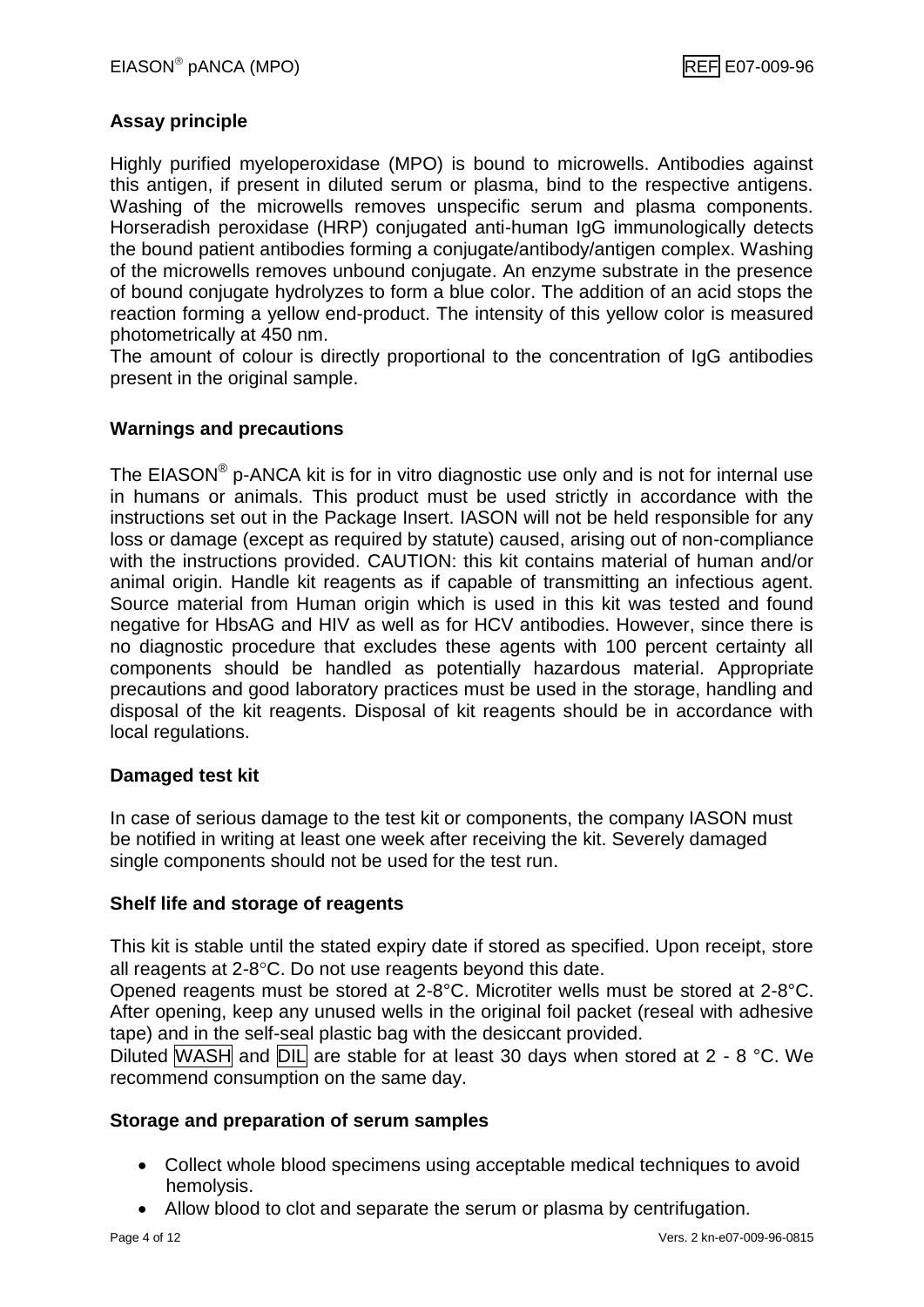- Test serum should be clear and non-hemolyzed. Contamination by hemolysis or lipemia should be avoided, but does not interfere with this assay.
- Specimens may be refrigerated at  $2^{\circ}C 8^{\circ}C$  for up to five days or stored at -20 °C up to six months.
- Avoid repetitive freezing and thawing of serum or plasma samples. This may result in variable loss of antibody activity.
- Testing of heat-inactivated sera is not recommended.

#### **Materials provided**

| Qty.1         | MPL Divisible microtiter strips: 96 wells coated with highly<br>purified myeloperoxidase (MPO). Ready to use.                                                                                                                    |
|---------------|----------------------------------------------------------------------------------------------------------------------------------------------------------------------------------------------------------------------------------|
|               | 6 vials, 1.5 mL each CAL 0-5 Calibrators with IgG class Anti-MPO antibodies in a<br>serum/buffer matrix (PBS, BSA, NaN3 < 0.1% w/w), yellow;<br>ready to use. Concentrations: 0; 5; 10; 20; 40; and 100 IAU/mL.<br>Ready to use. |
|               | 2 vials, 1.5 mL each NC PC Negative and positive controls containing MPO<br>antibodies in a serum/buffer matrix (PBS, BSA, NaN3 <0,1%<br>(w/w), for the respective concentrations see the enclosed QC<br>insert. Ready to use.   |
| 1 vial, 20 mL | DIL Sample buffer (PBS, BSA, $NaN3 < 0.1% w/w$ ), yellow,<br>concentrate (5x). Dilute the contents of $DIL$ with distilled or<br>deionized water to a final volume of 100 mL prior to use.                                       |
| 1 vial, 15 mL | CONJ Enzyme conjugate solution containing polyclonal rabbit<br>anti-human IgG; labelled with horseradish peroxidase.<br>(PBS, Proclin 300 <0.5% (v/v), (light red). Ready to use.                                                |
| 1 vial, 15 mL | SUB TMB substrate solution, colourless. Ready to use.                                                                                                                                                                            |
| 1 vial, 15 mL | STOP Stop solution (contains acid). Ready to use.                                                                                                                                                                                |
| 1 vial, 20 mL | WASH Concentrated wash solution (50x) (Tris, $NaN3 < 0.1%$<br>w/w). Dilute MASH with distilled or deionized water to a final<br>volume of 1000 mL prior to use.                                                                  |

#### *Material required but not provided:*

- Microplate reader capable of endpoint measurements at 450 nm
- Multi-Channel Dispenser or repeatable pipette for 100 µL
- Vortex mixer
- Pipets for 10 µL, 100 µL and 1000 µL
- Laboratory timing device
- Data reduction software
- Distilled or deionized water
- Graduated cylinder for 100 and 1000 mL
- Plastic container for storage of the wash solution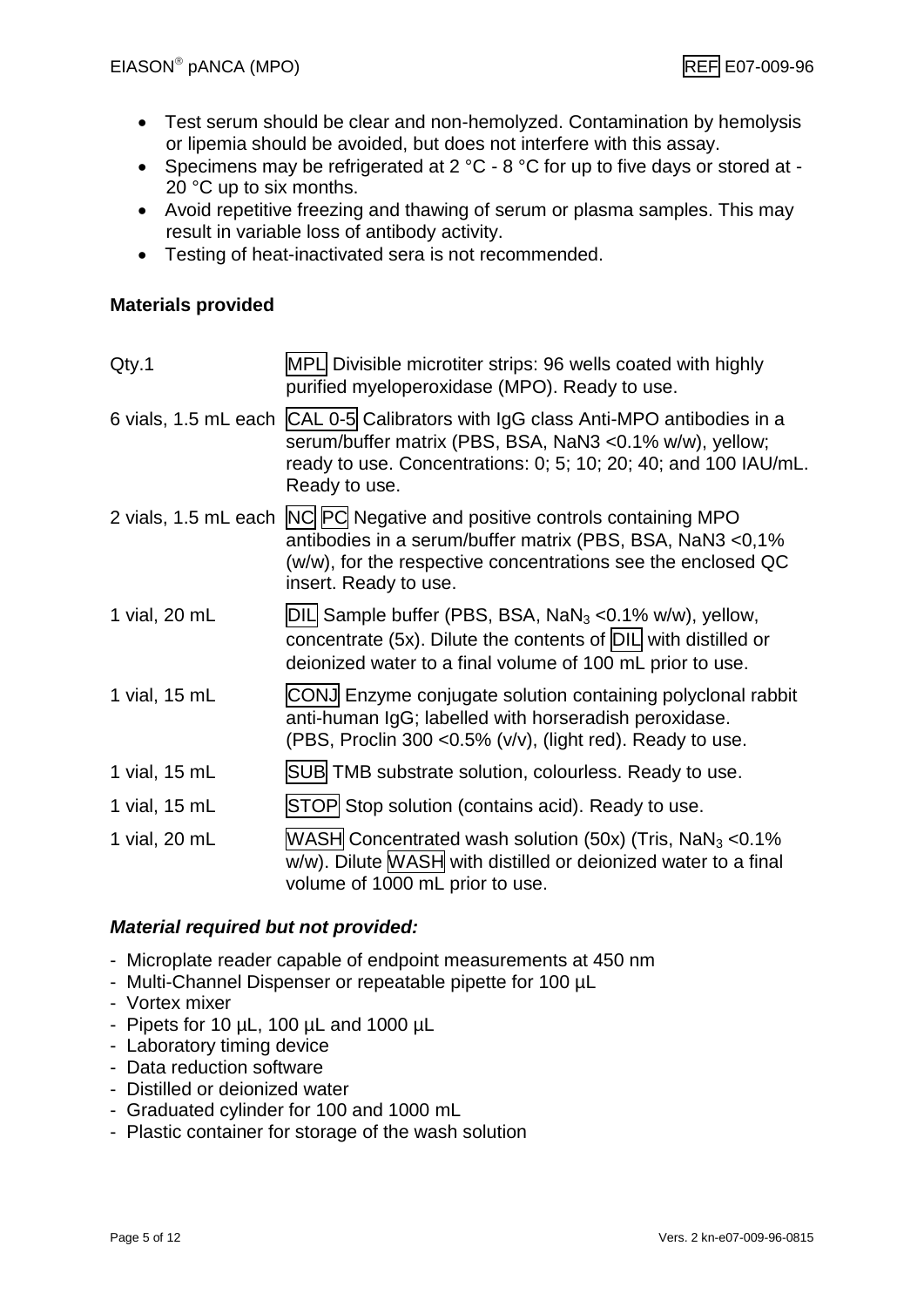#### **Test procedure**

#### *Procedural notes*

- 1. Do not use kit components beyond their expiration dates.
- 2. Do not interchange kit components from different lots.
- 3. All materials must be at room temperature (20-28 °C).
- 4. Have all reagents and samples ready before start of the assay. Once started, the test must be performed without interruption to get the most reliable and consistent results.
- 5. Perform the assay steps only in the order indicated.
- 6. Always use fresh sample dilutions.
- 7. Pipette all reagents and samples into the bottom of the wells.
- 8. To avoid carryover contamination, change the tip between samples and different kit controls.
- 9. It is important to wash microwells thoroughly and remove the last droplets of wash buffer to achieve best results.
- 10. All incubation steps must be accurately timed.
- 11. Control sera or pools should routinely be assayed as unknowns to check performance of the reagents and the assay.
- 12. Do not re-use microplate wells.

For all controls, the respective concentrations are provided on the labels of each vial. Using these concentrations a calibration curve may be calculated to read off the patient results semi-quantitatively.

#### *Sample preparation*

Dilute all patient samples **1:100** with DIL before assay.

Therefore combine 10 µL of sample with 990 µL of **DIL** in a polystyrene tube. Mix well.

- 1. Pipette **100 µL** of CAL, PC NC and prediluted patient samples in duplicate into the wells.
- 2. Incubate for **30 minutes** at room temperature (20-28°C)
- 3. Discard the contents of the microwells and wash 3 times with **300 µL** of diluted WASH.
- 4. Dispense **100 µL** of CONJ into each well
- 5. Incubate for **15 minutes** at room temperature
- 6. Discard the contents of the microwells and wash 3 times with **300 µL** of diluted WASH.
- 7. Dispense **100 µL** of SUB into each well
- 8. Incubate for *15 minutes* at room temperature
- 9. Add **100 µL** of STOP to each well of the modules and incubate for **5 minutes** at room temperature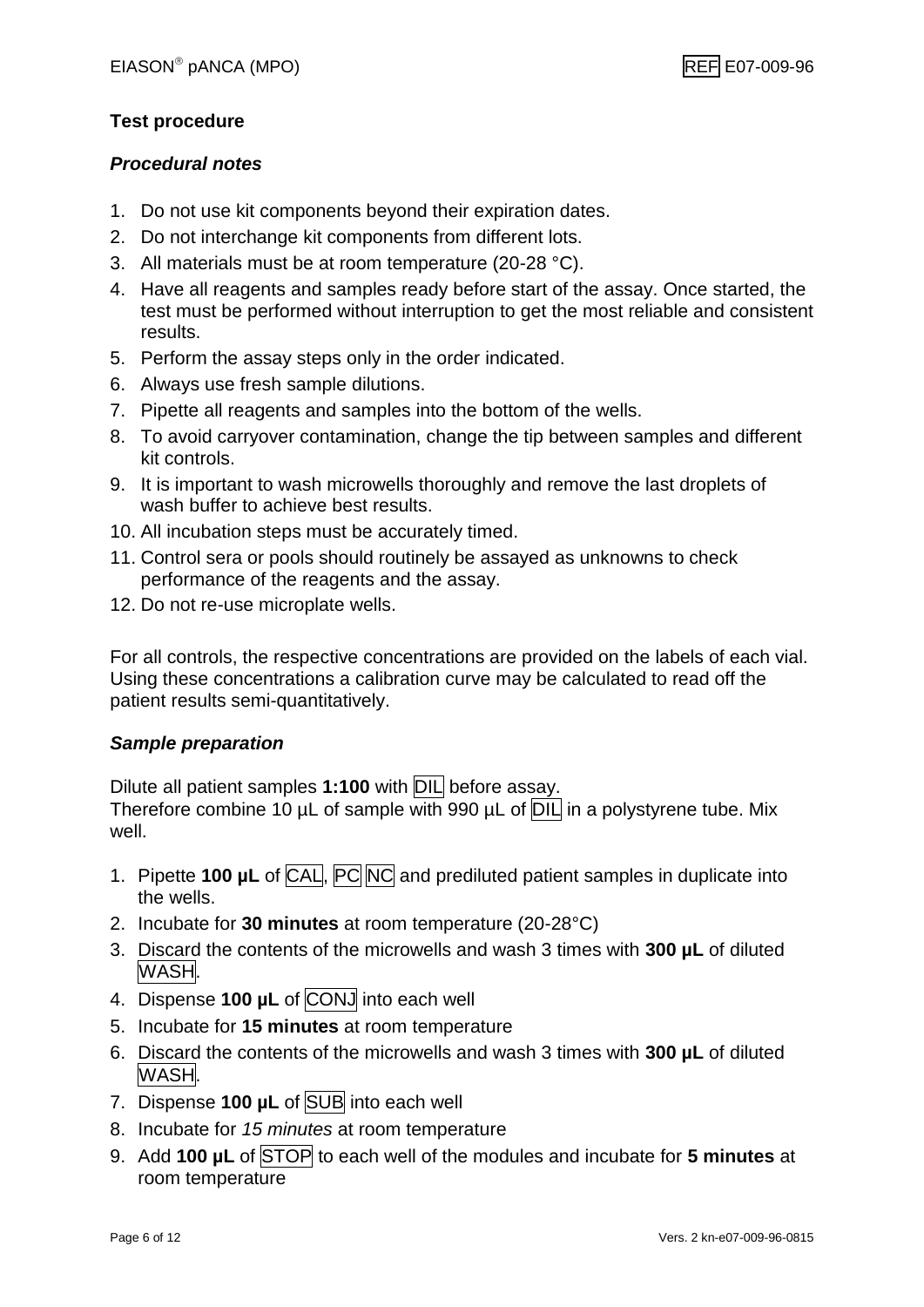10.Read the optical density at 450 nm and calculate the results. Bi-chromatic measurement with a reference at 600-690 nm is recommended.

The developed colour is stable for at least **30 minutes**. Read optical densities during this time.

or fully automated on:

- > **IASON<sup>®</sup> PersonalLab**
- $\triangleright$  **IASON**<sup>®</sup> Quardette
- > **IASON<sup>®</sup> Gladiator**

#### **Validation**

This test is only valid if the optical density at 450 nm for Negative Control NC and Positive Control PC complies with the respective range indicated on the Quality Control Certificate enclosed to each test kit! If any of these criteria is not fulfilled, the results are invalid and the test should be repeated.

This assay system is calibrated in relative arbitrary units (IAU = IASON arbitrary units), since no international reference preparation is available for this assay.

#### **Calculation of results**

- Draw a standard curve by plotting the absorbance of each standard against its concentration. Read off the values of the test samples. Samples with concentrations higher than that of the highest standard have to be further diluted in  $\overline{DIL}$  or reported as > 100 IAU/mL. For the calculation of the concentrations this dilution factor has to be taken into account.
- Alternative data reduction techniques may be employed but users should confirm that the selected curve fit is appropriate and gives acceptable results. 4PL (4 parameter logistics) or point-to-point fits are recommended

| IAU*/mL<br><5 | <b>Expected values</b> |                      |
|---------------|------------------------|----------------------|
|               |                        |                      |
|               | $\geq 5$               | negative<br>positive |

\*IAU= IASON arbitrary units

Each laboratory should establish its individual normal ranges based on results obtained from the local population. Positive results should be verified concerning the entire clinical status of the patient. Also every decision for therapy should be taken individually. The values above should be regarded as guidelines only.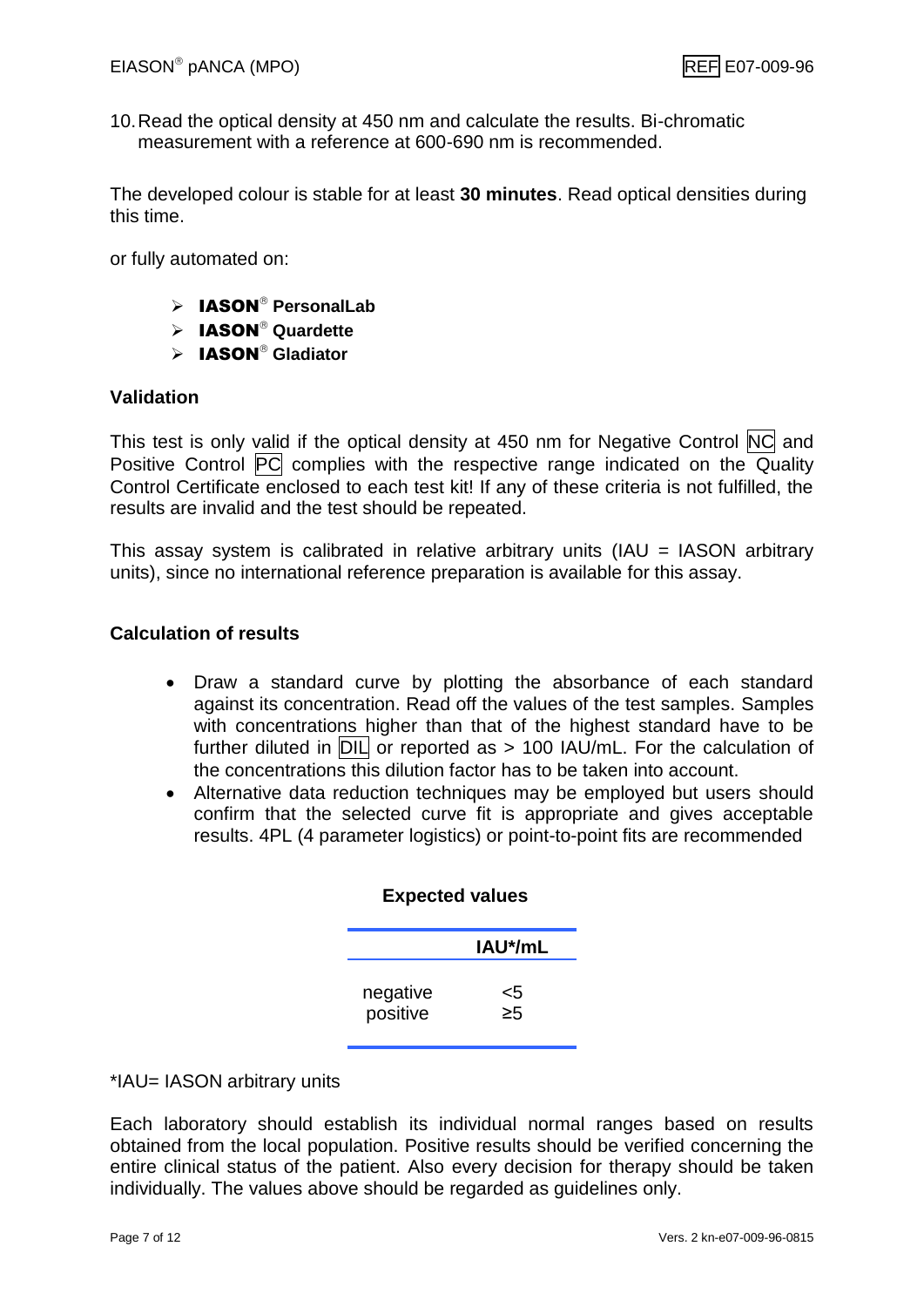#### **Quality Control**

The regular use of control samples at several analyte levels is advised to ensure dayto-day validity of results. Controls should be tested as unknowns. Quality Control charts should be maintained to follow the assay performance.

Good laboratory practice requires that controls be run with each calibration curve. A statistically significant number of controls should be assayed to establish mean values and acceptable ranges to assure proper performance.

It is recommended to use control samples according to state and federal regulations. The use of control samples is advised to assure the day to day validity of results. Use controls at both normal and pathological levels.

The controls and the corresponding results of the QC-Laboratory are stated in the QC certificate added to the kit. The values and ranges stated on the QC sheet always refer to the current kit lot and should be used for direct comparison of the results.

It is also recommended to make use of national or international Quality Assessment programs in order to ensure the accuracy of the results.

Employ appropriate statistical methods for analysing control values and trends. If the results of the assay do not fit to the established acceptable ranges of control materials patient results should be considered invalid. In this case, please check the following technical areas: Pipetting and timing devices; photometer, expiration dates of reagents, storage and incubation conditions, aspiration and washing methods. After checking the above mentioned items without finding any error contact your distributor or IASON GmbH directly.

#### **Test characteristics**

#### *Assay dynamic range*

The range of the assay is between 0-100 IAU/mL.

#### *Analytical sensitivity*

The analytical sensitivity was and determined to be: 0.5 IAU/mL

#### *Reproducibility*

#### Intra-assay precision:

Coefficient of variation (CV) was calculated for each of three samples from the results of 24 determinations in a single run. Results for precision-within-assay are shown in the table on the next page.

#### Inter-assay precision:

Coefficient of variation (CV) was calculated for each of three samples from the results of 6 determinations in 5 different runs. Results for run-to-run precision are shown in the table below on the next page.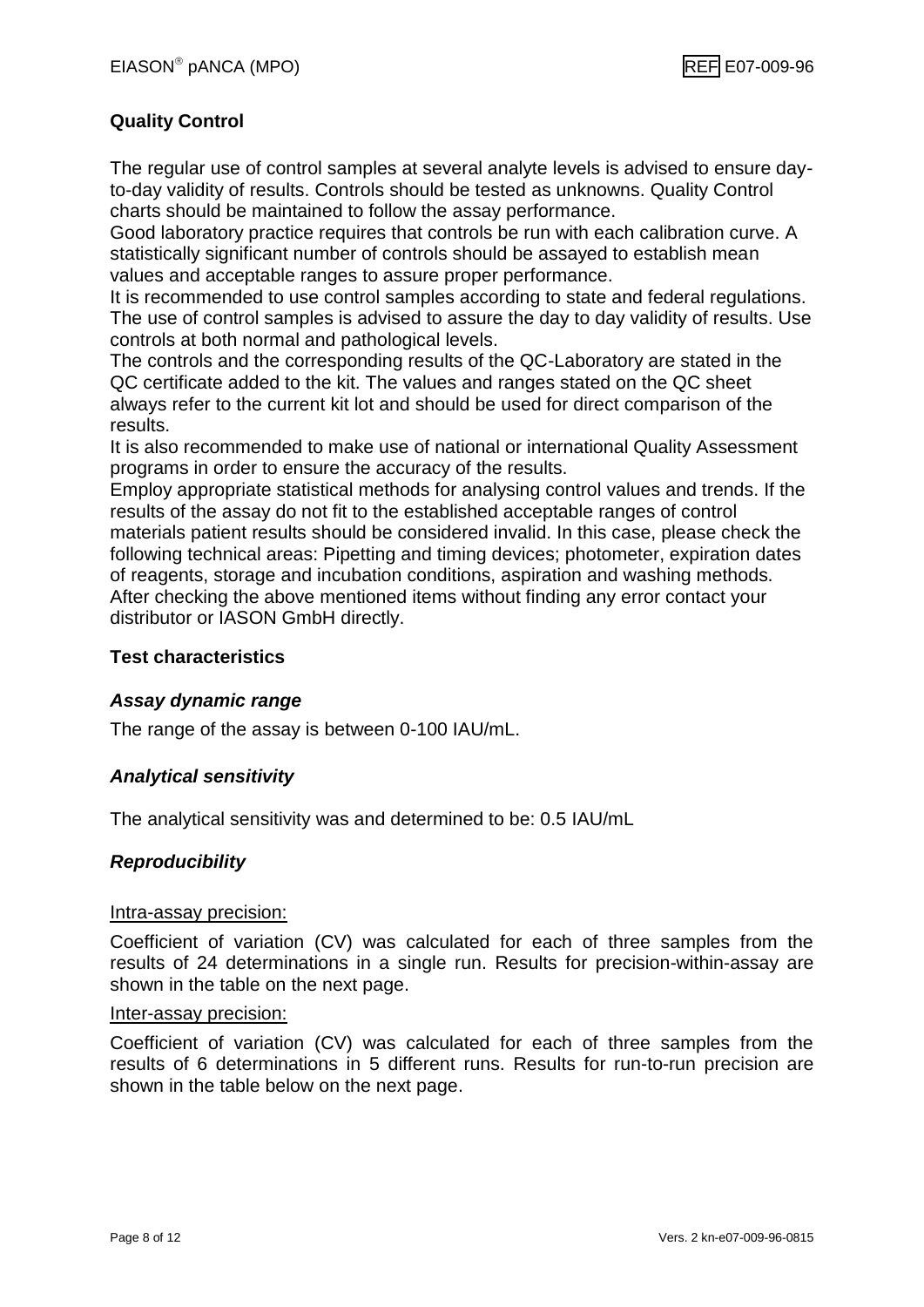| Intra assay cv |               |               |               | Inter assay cv |       |
|----------------|---------------|---------------|---------------|----------------|-------|
| <b>Sample</b>  | Mean [IAU/mL] | <b>CV [%]</b> | <b>Sample</b> | Mean [IAU/mL]  | ' [%] |
|                | 7.5           | 6.4           |               | 7.0            | 5.0   |
| в              | 30.2          | 4.1           |               | 33.8           | 4.9   |
|                | 59.9          | 3.1           |               | 78.3           | 6.3   |

#### *Linearity*

Patient samples containing high levels of specific antibody were serially diluted in sample buffer to demonstrate the dynamic range of the assay and the upper / lower end of linearity. Activity for each dilution was calculated from the calibration curve using a 4-Parameter-Fit with lin-log coordinates.

| <b>Sample</b> | <b>Dilution</b> | <b>Measured Conc.</b><br>[IAU/mL] | <b>Expected Conc.</b><br>[IAU/mL] | <b>Recovery</b><br>$(\%)$ |
|---------------|-----------------|-----------------------------------|-----------------------------------|---------------------------|
|               | 1:100           | 87.3                              | 87.3                              | 100                       |
|               | 1:200           | 44.1                              | 43.7                              | 101                       |
|               | 1:400           | 21.5                              | 21.8                              | 99                        |
|               | 1:800           | 9.7                               | 10.9                              | 89                        |
|               | 1:1600          | 5.0                               | 5.5                               | 91                        |
|               | 1:100           | 79.9                              | 79.9                              | 100                       |
|               | 1:200           | 39.3                              | 40.0                              | 98                        |
| 2             | 1:400           | 19.0                              | 20.0                              | 95                        |
|               | 1:800           | 8.5                               | 10.0                              | 85                        |
|               | 1:1600          | 4.3                               | 5.0                               | 86                        |

#### *Study results*

| <b>Study population</b>     | n   | n Pos | [%]  |
|-----------------------------|-----|-------|------|
| Crescendic gromelunophritis | 55  | 53    | 96.4 |
| Morbus Wegener (cANCA pos)  | 20  |       | 5.0  |
| Non-ANCA kidney disease     | 10  |       | 10.0 |
| Normal human sera           | 120 |       | 2.5  |

|                           |                 | <b>Clinical diagnosis</b> |                 |
|---------------------------|-----------------|---------------------------|-----------------|
|                           |                 | <b>Positive</b>           | <b>Negative</b> |
| EIASON <sup>®</sup> pANCA | <b>Positive</b> | 54                        |                 |
|                           | <b>Negative</b> |                           | 145             |
|                           |                 | 55                        | 150             |

Sensitivity: 98.2 % Specificity: 96.7 % Overall agreement: 97.1 %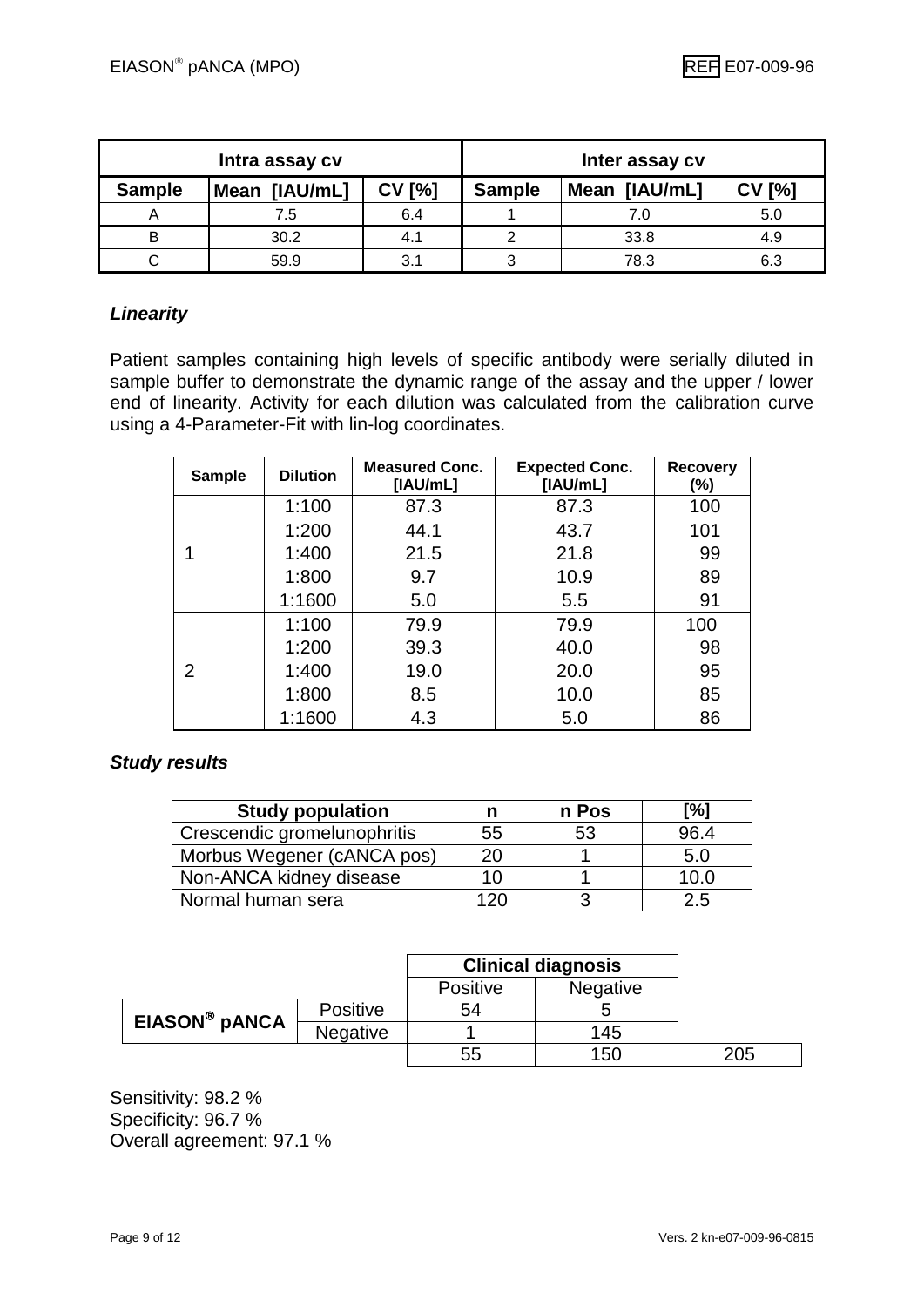#### **Limitation of use**

Reliable and reproducible results will be obtained when the assay procedure is performed with a complete understanding of the package insert instruction and with adherence to good laboratory practice.

Any improper handling of samples or modification of this test might influence the results.

This assay is a diagnostic aid. A definite clinical diagnosis should not be based on the results of a single test, but should be made by the physician after all clinical and laboratory findings have been evaluated concerning the entire clinical picture of the patient. Also every decision for therapy should be taken individually.

The above pathological and normal reference ranges for antibodies in patient samples should be regarded as recommendations only. Each laboratory should establish its own ranges according to ISO 15189 or other applicable laboratory guidelines.

#### *Interfering substances*

No interference has been observed with:

- triglycerides up to 3 g/dL
- Bilirubin up to 40 mg/dL
- Haemoglobin up to 1000 mg/dL

Nor have any interfering effects been observed with the use of anticoagulants (citrate, EDTA, Heparin). However for practical reasons it is recommended that grossly hemolyzed or lipemic samples should be avoided.

#### **Legal aspects**

#### *Reliability of results*

The test must be performed exactly as per the manufacturer's instructions for use. Moreover the user must strictly adhere to the rules of GLP (Good Laboratory Practice) or other applicable national standards and/or laws. This is especially relevant for the use of control reagents. It is important to always include, within the test procedure, a sufficient number of controls for validating the accuracy and precision of the test.

The test results are valid only if all controls are within the specified ranges and if all other test parameters are also within the given assay specifications. In case of any doubt or concern please contact IASON.

#### *Therapeutic consequences*

Therapeutic consequences should never be based on laboratory results alone even if all test results are in agreement with the items as stated under Reliability of Results. Any laboratory result is only a part of the total clinical picture of a patient.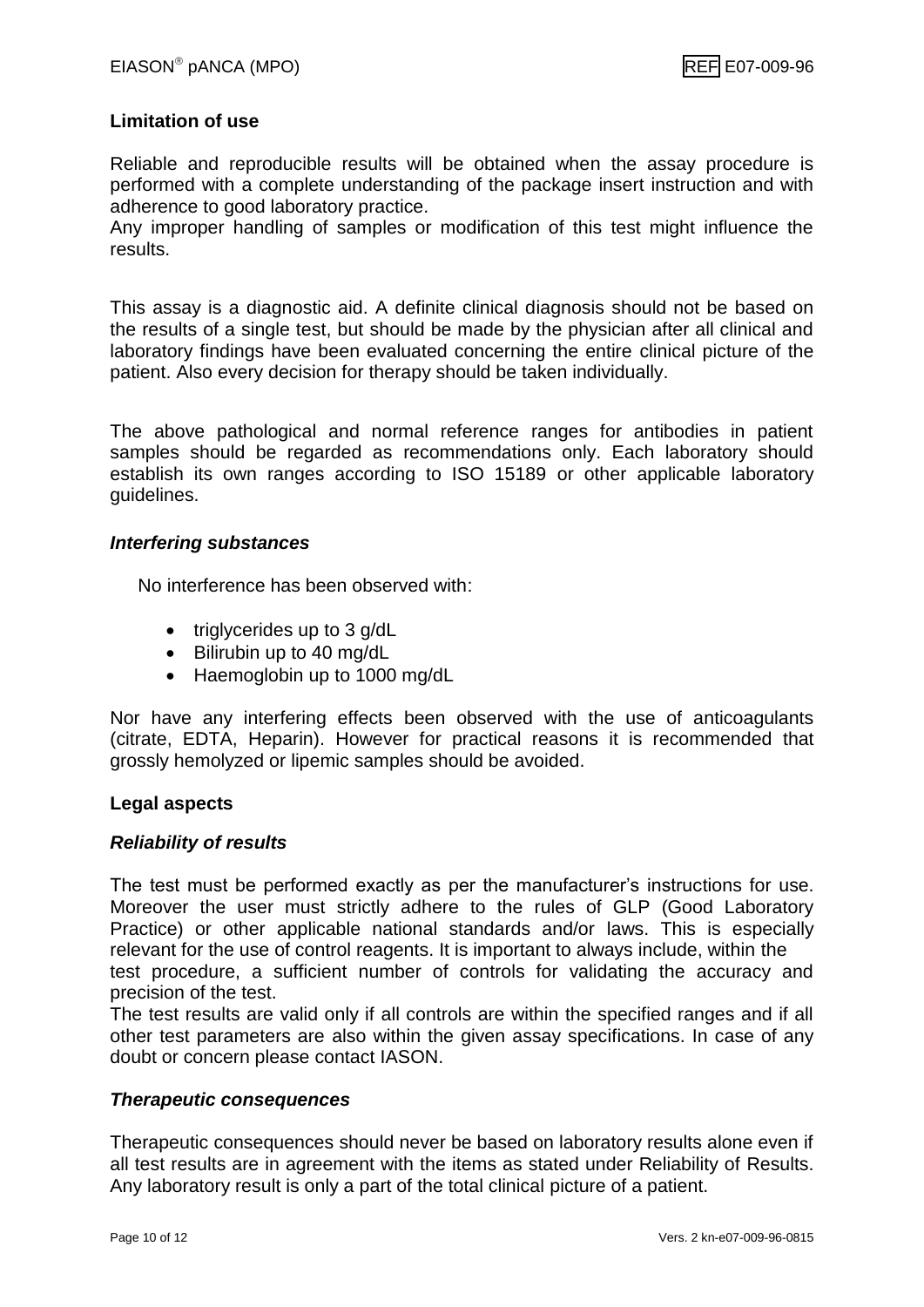Only in cases where the laboratory results are in acceptable agreement with the overall clinical picture of the patient should therapeutic consequences be derived. The test result itself should never be the sole determinant for deriving any therapeutic consequences.

#### *Liability*

Any modification of the test kit and/or exchange or mixture of any components of different lots from one test kit to another could negatively affect the intended results and validity of the overall test. Such modification and/or exchanges invalidate any claim for replacement.

Claims submitted due to customer misinterpretation of laboratory results subject to point Therapeutic Consequences are also invalid. Regardless, in the event of any claim, the manufacturer's liability is not to exceed the value of the test kit. Any damage caused to the test kit during transportation is not subject to the liability of the manufacturer.

#### **REFERENCES / Literature**

- 1. Jennette, J.C. and Falk, R.J. Antineutrophil Cytoplasmic Autoantibodies and Associated Diseases: a Review. Am. J. Kidney Dis. 1990, Vol. XV, No. 6: 517 - 529.
- 2. Gross, W.L. et al. Antineutrophil Cytoplasmic Autoantibody-Associated Diseases: A Rheumatologist`s Perspective. Am. J. Kidney Dis. 1991, Vol. XVIII, No. 2: 175 - 179.
- 3. Wieslander, J. How are Antineutrophil Cytoplasmic Autoantibodies Detected ? Am. J. Kidney Dis. 1991, Vol. XVIII, No. 2: 154 - 158.
- 4. Lesavre, P. Antineutrophil cytoplasmic antibodies antigen specificity. Am. J. Kidney Dis. 1991, Vol. XVIII, No. 2: 159 - 163.
- 5. Hagen, E.C. et al. Antineutrophil cytoplasmic autoantibodies: a review of the antigens involved, the assays, and the clinical and possible pathogenic consequences. Blood 1993, Vol.81: 1996 - 2000.
- 6. Gross,W.L.et al.Immunodiagnostische und immunopathogenetische Bedeutung von Anti-Neutrophilen-Cytoplasma-Antikörpern. Deutsche Medizinische Wochenschrift 1993, Vol. 118: 191 - 199.